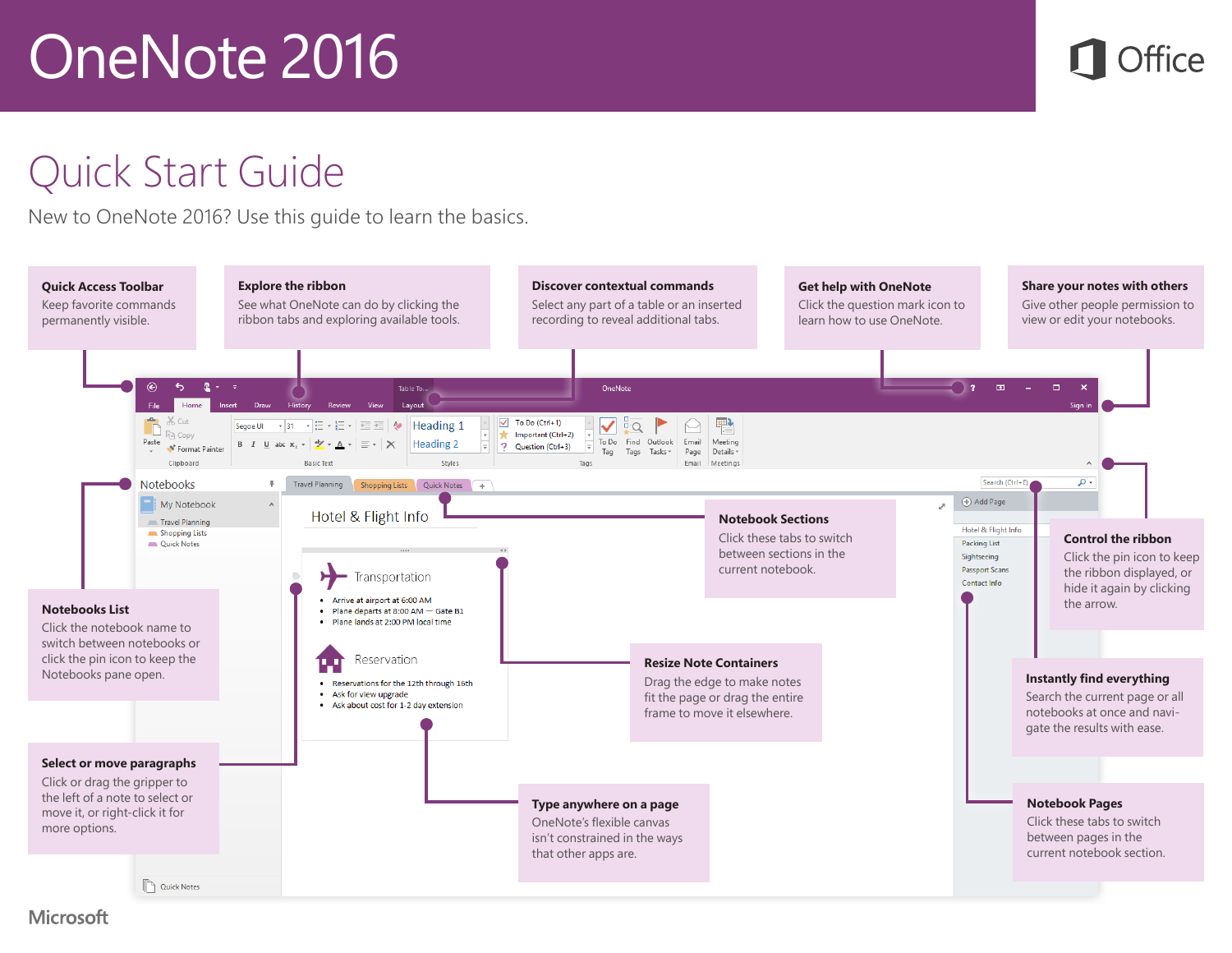#### Access your notes anywhere

What good are notes, plans, and ideas if they're trapped on a hard drive? Keep your notebooks available to you by signing in with your free Microsoft account when you first start OneNote on your PC. There's even a free OneNote app for all of your preferred devices to stay in sync wherever you go.



### Don't worry about saving

OneNote automatically saves all of your changes as you work — so you never have to. Even when you close the app or your PC goes to sleep, your notes are always saved, so you can continue right where you left off. To see when OneNote last synced your changes, click **File** > **Info** > **View Sync Status**.



## Never run out of paper

OneNote doesn't have any of the limitations of a traditional paper notebook. When you run out of room, you can just make more.

To create a new page in the current section, click the **(+) Add Page** button at the top of the page tabs column. You can also right-click any page tab and then click **New Page**, or press Ctrl+N on your keyboard.

To create a new section in the current notebook, click the small tab with the plus sign **[+]** to the right of the section tab bar, or right-click any section tab and then click **New Section**.

When you first launch OneNote, a default notebook with a **Quick Notes** section is created for you, but you can easily create any number of additional notebooks for the subjects and projects you want by clicking **File** > **New**.



You can create new notebooks on your local hard drive, or you can store them on your free OneDrive account so your notes are always accessible on all your devices. The choice is yours!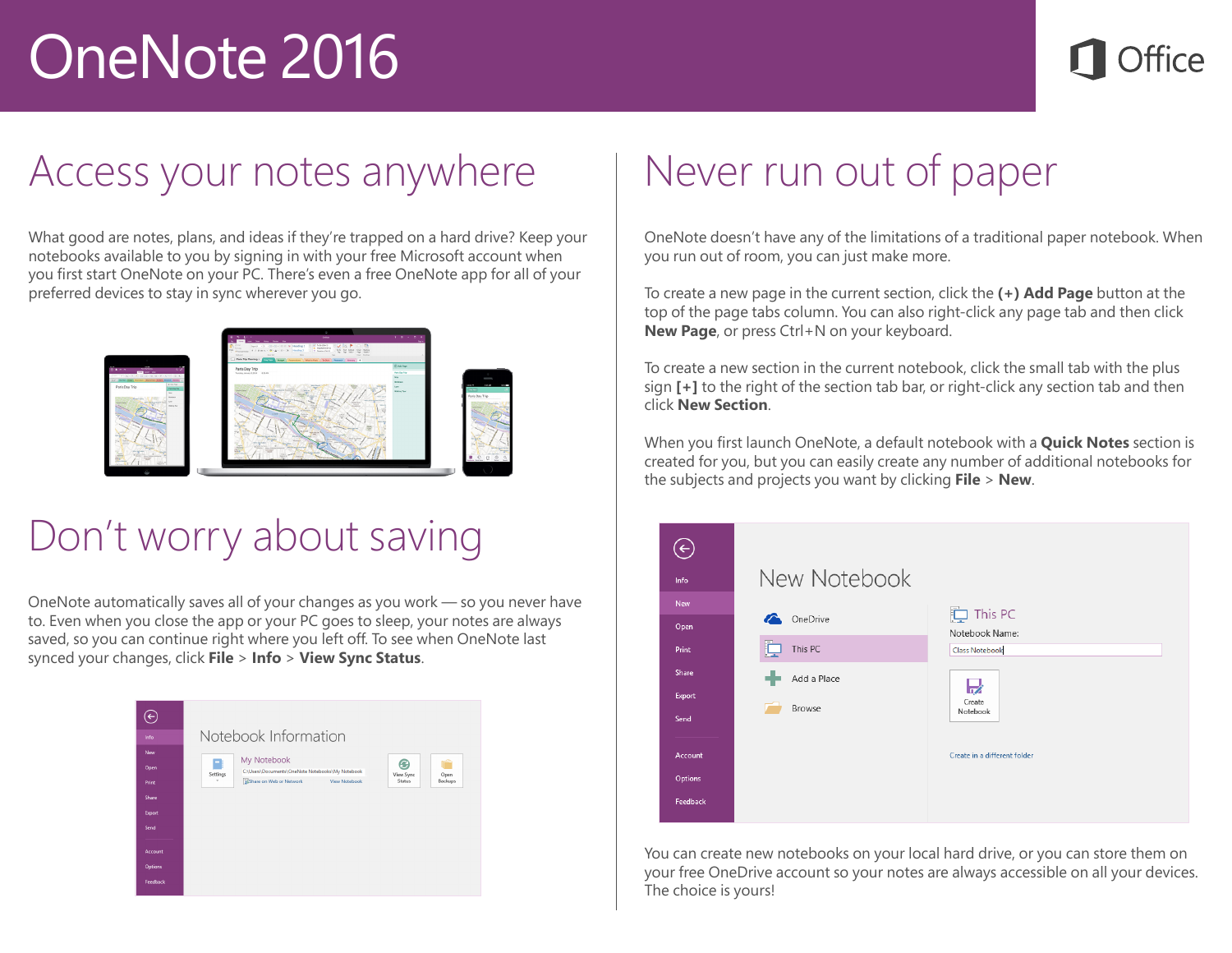#### Tag important notes

The Tags gallery on the **Home** tab lets you visually prioritize or categorize selected notes. Tagged notes are marked with icons that prompt you to follow up on your important action items or to check off completed tasks on your to-do lists.



### Create wiki-style hyperlinks

Turn your notebook into a functional wiki by creating links to specific sections or pages. Right-click the tab of the section or page that the link should point to. Next, click **Copy Link to Section** or **Copy Link to Page**, and then paste the link wherever you want it.

|          |                   | <b>+</b> Add Page                          |
|----------|-------------------|--------------------------------------------|
|          |                   | Hotel & Flight Info<br><b>Packing List</b> |
|          |                   | Sightseeing                                |
|          | 画 Rename          |                                            |
|          | $\times$ Delete   |                                            |
| X.       | Cut               |                                            |
|          | ling Copy         |                                            |
| Ĝ        | Paste             |                                            |
|          | Copy Link to Page |                                            |
| <u>n</u> |                   | Move or Copy (Ctrl+Alt+M)                  |

### Organize information in tables

Whenever a spreadsheet is overkill, use simple OneNote tables to make sense of information. Start on a new line of text by typing a word, phrase, or number, and then press the Tab key to create the next column. Press Enter to create a new row. Alternately, you can click **Insert** > **Table** on the ribbon to draw a table.

Once your table is created and selected, use the commands on the **Table Tools** tab on the ribbon, or right-click any part of your table for the same **Table** options.

| ÷                      |  |                       |        |                              |        |                       |        | <b>Table Tools</b> |                 |
|------------------------|--|-----------------------|--------|------------------------------|--------|-----------------------|--------|--------------------|-----------------|
| Home.                  |  | Insert                | Draw   | History                      |        | Review                | View   |                    | Layout          |
|                        |  |                       |        | 니니                           |        |                       | 最      |                    |                 |
| Select<br>Columns Rows |  | Select Select<br>Cell | Delete | Delete<br>Table Columns Rows | Delete | Insert<br>Above Below | Insert | Insert<br>Left     | Insert<br>Right |
| Select                 |  |                       |        | Delete                       |        |                       | Insert |                    |                 |

## Copy text from pictures

OneNote can recognize text in pictures. On any page, insert a picture containing legible text (for example, a cell phone photo of a receipt), right-click the picture, click **Copy Text from Picture**, and then paste the copied text where you want it.